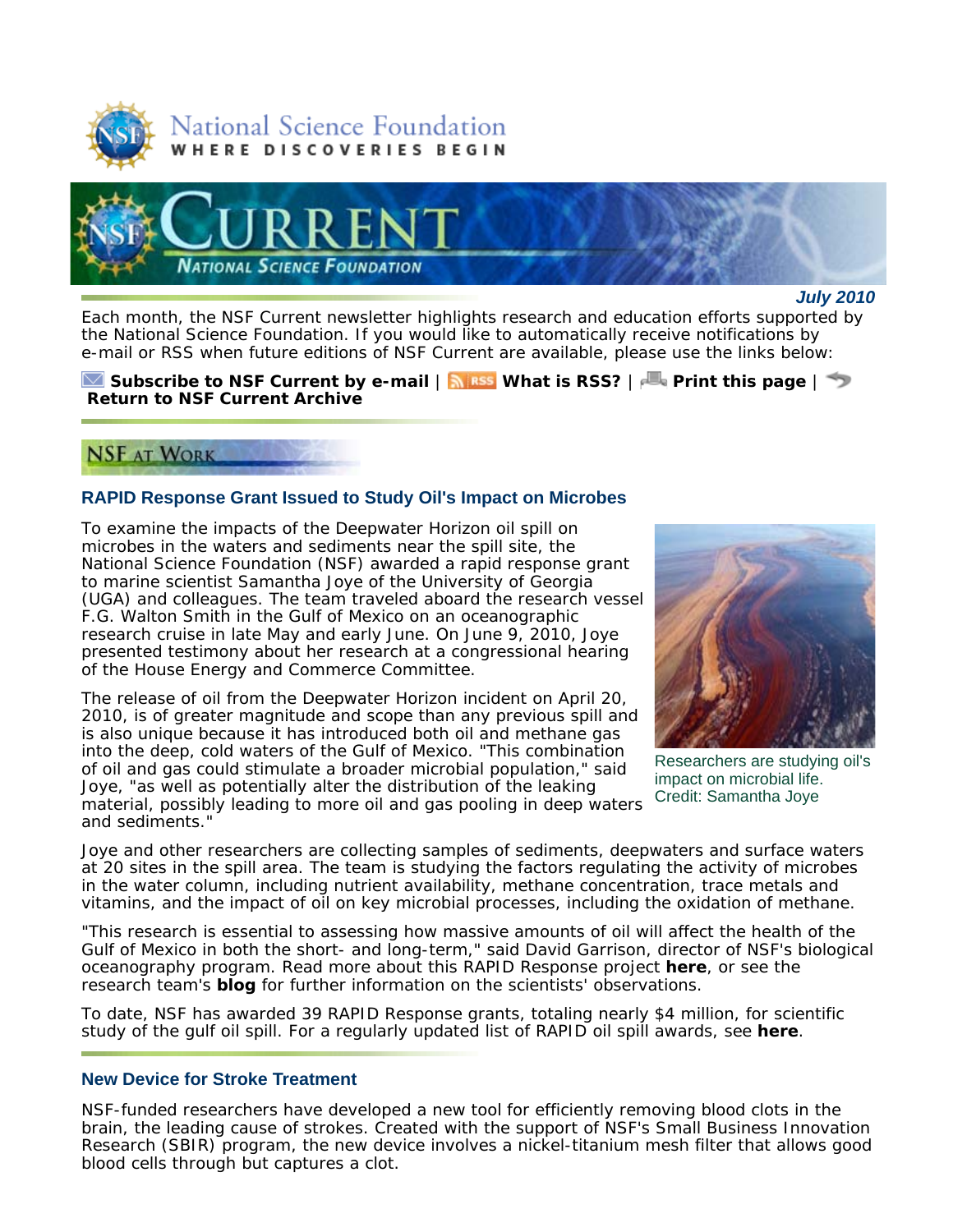

Schematic drawing illustrating new SHELTER™ device. Credit: Zina Deretsky, **NSF** 

**here**.

The collapsible filter unit is contained within a polymercoated housing that is directly inserted into the affected blood vessel. The entire unit, known as a SHELTER™ (Stroke Help using an EndoLuminal Transcatheter Embolus Retrieval) device can potentially extend the window of time during which stroke patients are able to seek help.

"Three hours allows an individual to get treatment from a stroke center as far as 65 miles away. Extending the treatment window to eight hours extends the travel distance to 200 miles, a range that would enable 95 percent of the U.S. population to reach a certified stroke center," explains Vallabh Janardhan, a neurologist who developed the new device in collaboration with his brother, Vikram Janardhan, an engineer. Read more about their work

# **Turning Plants into Fuel**

NSF-funded scientists and engineers are finding new and innovative ways to convert plant material of all kinds into fuel. Unlike petroleum-derived fuel, these alternative sources of energy are derived from crops, agricultural waste or even microbes. A collection of information about this topic is available on NSF's **website**.

**Virent Energy Systems** has developed, with **support** from NSF's Small Business Technology Transfer (STTR) program, a process that converts sugars from agricultural waste and non-food plants into gasoline, diesel, jet fuel and other valuable chemical products. The patented process, called BioForming©, involves the passage of a watery slurry of plant-derived sugars and carbohydrates over a series of catalysts to produce an intermediate compound that can be upgraded into different types of fuels, such as gasoline, jet and diesel. Virent recently announced a large scale-up of its process in collaboration with an international energy corporation.

Other NSF-funded scientists are exploring how to use tiny microbes to produce plant-based fuels. Ben Wen of United Environment and Energy (UEE) recently **described** his company's method, supported by **SBIR funding**, for converting the natural oils produced by algae into useable fuels. UEE's process involves a hollow tube filled with a solid catalyst. When oil extracted from algae flows through the tube, the oil is converted into biodiesel. The tube-shaped reactor improves upon existing processes



Biogasoline produced using new BioForming© process. Credit: Virent.

since the product fuel is automatically separated from the catalyst, a step that can often consume too much energy to make biofuels feasible.

Another project involves the use of microbes that have been modified so that their internal chemical machinery can convert sugar into fuel. The technique, developed by Jay Keasling at **NSF's Synthetic Biology Engineering Research Center**, involves a relatively new method known as synthetic biology. This technique is somewhat different from the older technique of genetic engineering and involves the use of new combinations of existing bits of cellular machinery. "For the most part, genetic engineering is done by taking components, like genes, from nature and using them," Keasling explains. "But nature designed them for a different purpose, so the point of synthetic biology is to have well-characterized components that we can easily assemble, to engineer biology and do genetic manipulation in a much easier way." Read more about Keasling's work **here**.

### **New Materials for Medicine**



**MedShape Solutions** has created a shape memory polymer that can be used for soft tissue repair in sports medicine. The initial product is designed to ease implantation during anterior cruciate ligament (ACL) knee reconstruction and to provide a decrease in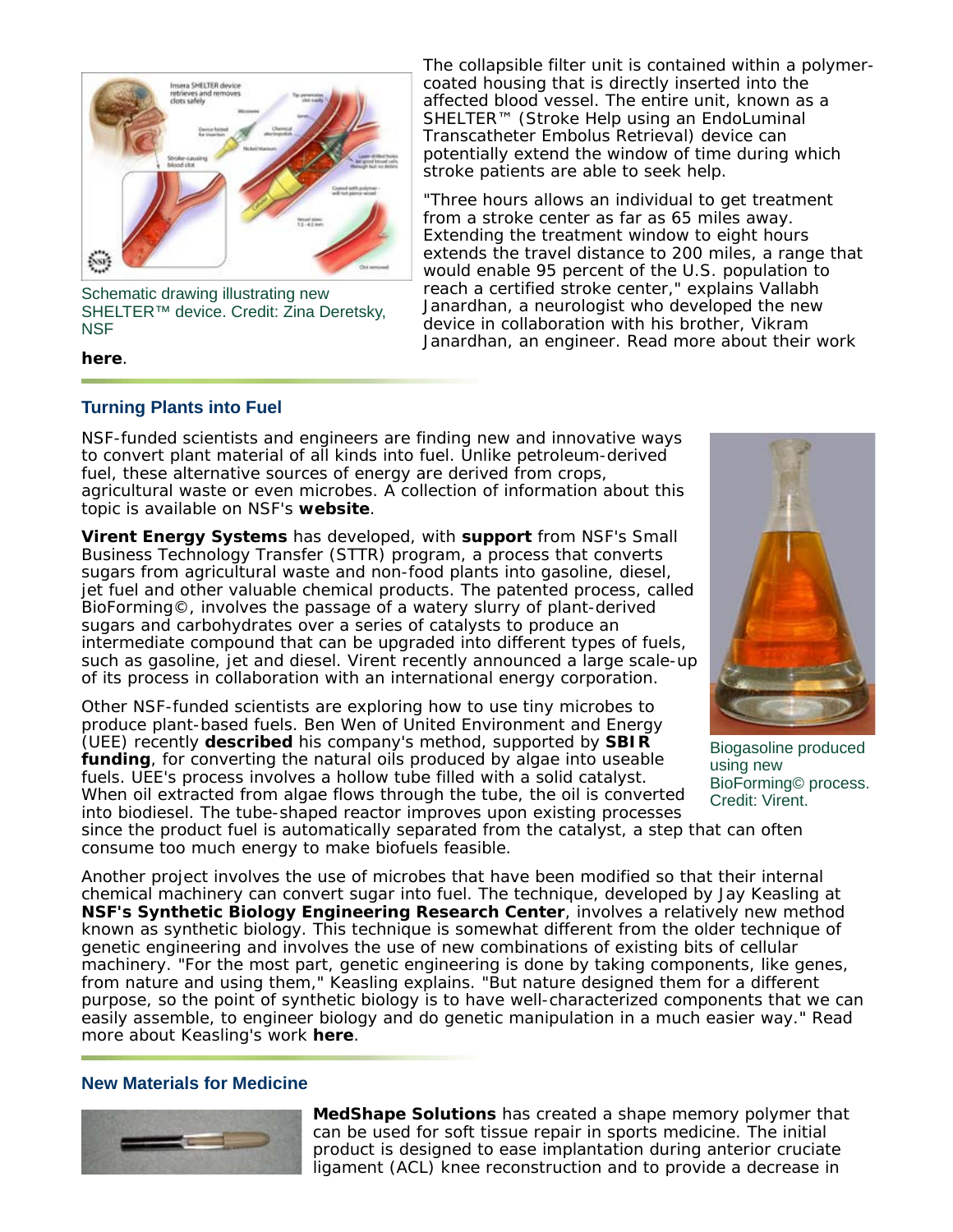#### Shape memory polymer device. Credit: MedShape **Solutions**

soft tissue failure during ultimate strength testing.

MedShape expects their product to be on the market by the fourth quarter of 2010. MedShape has been working with the Georgia Institute of Technology and is funded by an SBIR **award**.

### **DID YOU KNOW?**

Scientists have discovered that, under certain atmospheric conditions, as turboprop and jet aircraft climb or descend they can inadvertently "seed" mid-level clouds, causing narrow bands of snow or rain to develop and fall to the ground. Through this seeding process, the aircraft leave behind odd-shaped holes or channels in the clouds. The key to developing these fascinating cloud formations are water droplets at subfreezing temperatures, below about 5 degrees Fahrenheit. As air is cooled behind aircraft propellers or over jet wings, the water droplets freeze and drop to Earth. Read more **here**.



Jets and turboprop aircraft leave unusually shaped clouds in their wakes. Credit: Alan Sealls

# **FACES OF NSF RESEARCH**

### **Predicting Coastal Processes**



Antonio Baptista. Credit: **CMOP** 

As director of **NSF's Science and Technology Center for Coastal Margin Observation and Prediction (CMOP)**, Antonio Baptista hopes to help society address the major challenge of better understanding the complex regions where land becomes ocean. He and his CMOP colleagues are looking for ways to predict the possible impacts of climate and human activities near the coast. Coastal areas comprise less than 20 percent of the contiguous U.S., but support more than 50 percent of the US population.

"I have a fundamental belief that science and education are essential to prepare our society to anticipate and steer changes," says Baptista, when asked to explain what motivates his own work. Operating across traditional academic disciplines, he seeks to

understand how coastal margins function via the complex interactions of rivers, ocean, climate and human activities. His own work focuses on the observation and **prediction** of physical phenomena in rivers, estuaries and plumes of fresh river water entering saltier ocean waters. As CMOP director, he heads up a large team of scientists from many disciplines, drawn from six universities and numerous other educational, industrial, state, federal and tribal partners.

CMOP was designed to create a new paradigm for team or collaborative science. The center, headquartered at the Oregon Health and Science University, collects data with a number of instruments placed throughout the Columbia River basin, the region where the river enters the Pacific Ocean northwest of Portland, Ore. The instruments measure a large variety of real-time **data**, including salinity, temperature, chlorophyll concentrations, turbidity, and nitrate and oxygen levels. These data support the center's science and education activities, and are integral to the **Integrated Ocean Observing System (IOOS)**, a data-sharing partnership of federal, regional and private organizations, and to regional efforts addressing issues such as fisheries and hydropower management.

Since the Columbia River coastal margin is the geographic focus of CMOP's efforts, Baptista works closely with the Columbia River Intertribal Fish Commission, an agency of the four Native American tribes whose homelands and current reservations comprise roughly one-quarter of the river's basin. He also works with the Quinault Indian Nation in a project that involves observation of coastal hypoxia, or reduced oxygen content, in the waters off Washington state.

CMOP's close partnership with the tribes has led to increased opportunities for Native American students to pursue opportunities in science. One example cited by Baptista is graduate student **Wendy Smythe**, an Alaska Native and recent recipient of an NSF Graduate Research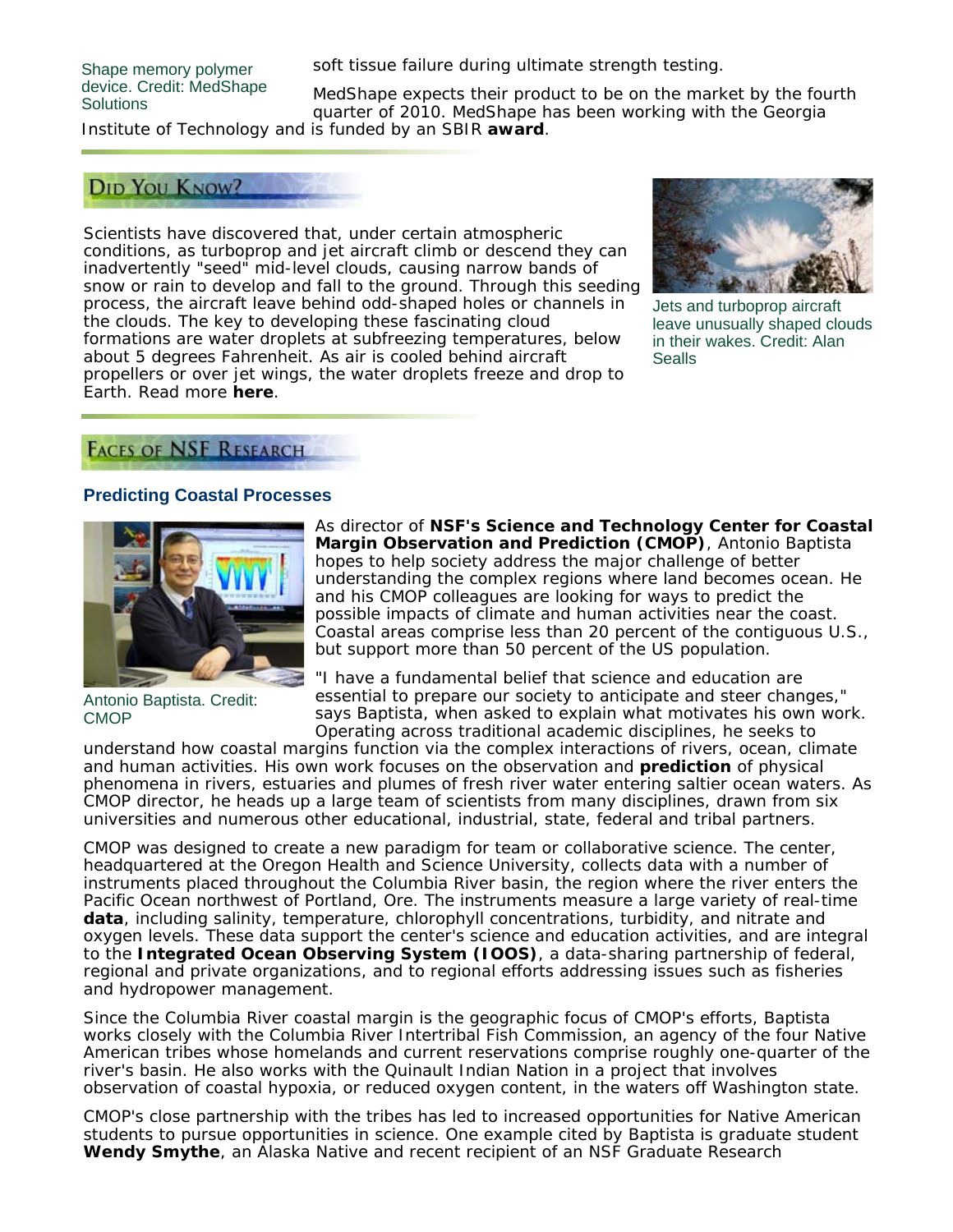Fellowship. She is currently pursuing a master's degree in environmental science and doing research at CMOP on microbial populations. She also serves as a mentor for undergraduate students at the center.

Baptista and the other scientists and engineers of CMOP are devoted to developing a better understanding of our coasts in order to anticipate, and prepare for, changes which may occur in the future. Baptista sees his own role as that of team builder. "Although I am trained in civil engineering," he says, "I have never built a bridge of concrete and steel. Yet, my career has been devoted to building bridges between science and society, between disciplines, between education levels, and between institutions. Those are essential bridges." Read more about the center's work **here**.

# **NSF IN THE NEWS**

**New Material Shows Promise in Electronics Applications** (*R&D Magazine*) NSF-funded researchers have shown that graphene oxide, a material comprised of a single atomic layer, can easily be converted to graphene by a camera flash. Graphene has shown promise in electronics applications.

**Oil Spill Draws Scientists to Gulf to Study Environmental Impact** (*The Washington Post*, *NY Times*, *Wall Street Journal*, and others) NSF has already awarded more than \$1.15 million in emergency grants to scientists to gather data and study the environmental impact of the ongoing gulf oil spill.

## **THE RIPPLE EFFECT**

#### **Change of Leadership at NSF**

On June 1, 2010, **Arden L. Bement, Jr.**, retired as director of NSF. Bement had served in this post since 2004. **Cora B. Marrett** was appointed Acting Director on June 1, 2010. She had served as Acting Deputy Director since January 2009, and before that, as Assistant Director for NSF's Education and Human Resources directorate. Prior to her NSF appointments, Marrett was at the University of Wisconsin.

On June 3, 2010, President Barack Obama announced his intent to nominate **Subra Suresh**, dean of the Massachusetts Institute of Technology's School of Engineering, as NSF's next director. Suresh's nomination was sent to the Senate on June 8, 2010.

#### **Summer Research Institutes for Students**

NSF provides funding for U.S. graduate students in a variety of science and engineering disciplines to travel to and carry out research in laboratories around the world. One program, the East Asia and Pacific Summer Institutes (**EAPSI**), helps students initiate scientific relationships with scientists and engineers in East Asia and the Pacific to better enable future collaboration with their foreign counterparts in this part of the world.

This summer, 212 students are participating in research experiences at host laboratories in 7 locations: Australia, China, Japan, Korea, New Zealand, Singapore and Taiwan. EAPSI-supported fields of study include the biological sciences; computer and information science and engineering; science, technology, engineering and mathematics (STEM) education; the geosciences; mathematics; the physical sciences; engineering; the social, behavioral, and economic



Brian Seok, 2009 EAPSI awardee, conducts research in New Zealand. Credit: David Whitehead, Landcare Research

sciences; environmental science; and multidisciplinary research. The students will carry out a variety of research projects ranging from study of photovoltaic power converter control to finding ways to end the poverty trap. Read more about selected EAPSI project results **here**.

### **Explore the Poles Without Leaving Home**

An interactive web-based project of San Francisco's Exploratorium allows anyone to explore the icy polar regions of our world without ever leaving home. "**Ice Stories: Tales from the Arctic**